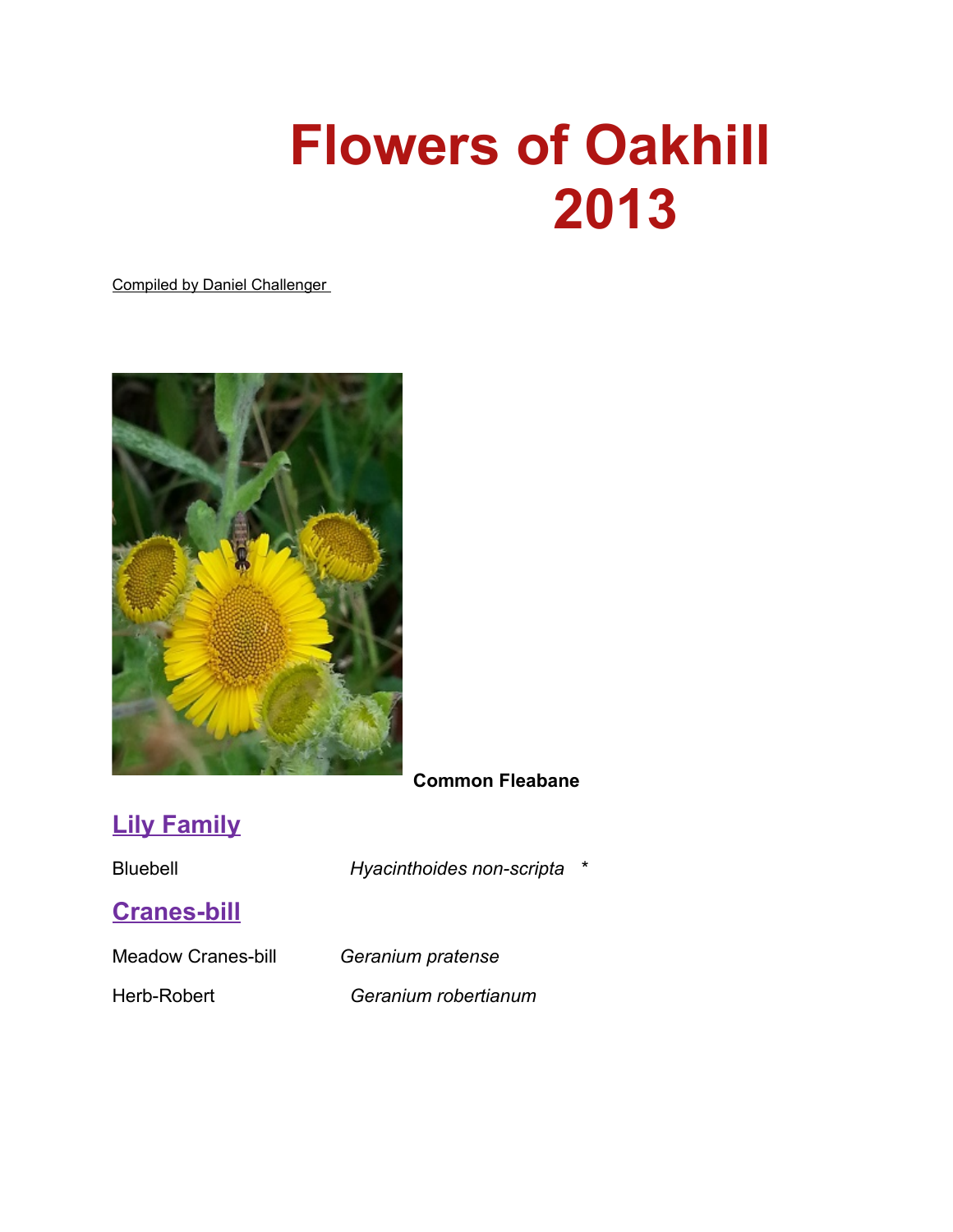

#### **Meadow Cranes-bill**

# **Periwinkle**

| <b>Greater Periwinkle</b> | Vinca major              |              |
|---------------------------|--------------------------|--------------|
| <b>Mint</b>               |                          |              |
| <b>Skullcap</b>           | Scutellaria galericulata | $\star\star$ |
| <b>White Dead-nettle</b>  | Lamium album             |              |
| <b>Red-Dead Nettle</b>    | Lamium purpureum         |              |
| Hedge Woundwort           | Stachhys sylvatica       |              |
| <b>Daisy</b>              |                          |              |
| Cornflower                | **<br>Centaurea cyanus   |              |
| Common Fleabane           | Pulicaria dysenterica    |              |
| Colt's-foot               | Tussilago farfara        |              |
| Groundsel                 | Senecio vulgaris         |              |
| <b>Common Ragwort</b>     | Senecio jacobaea         |              |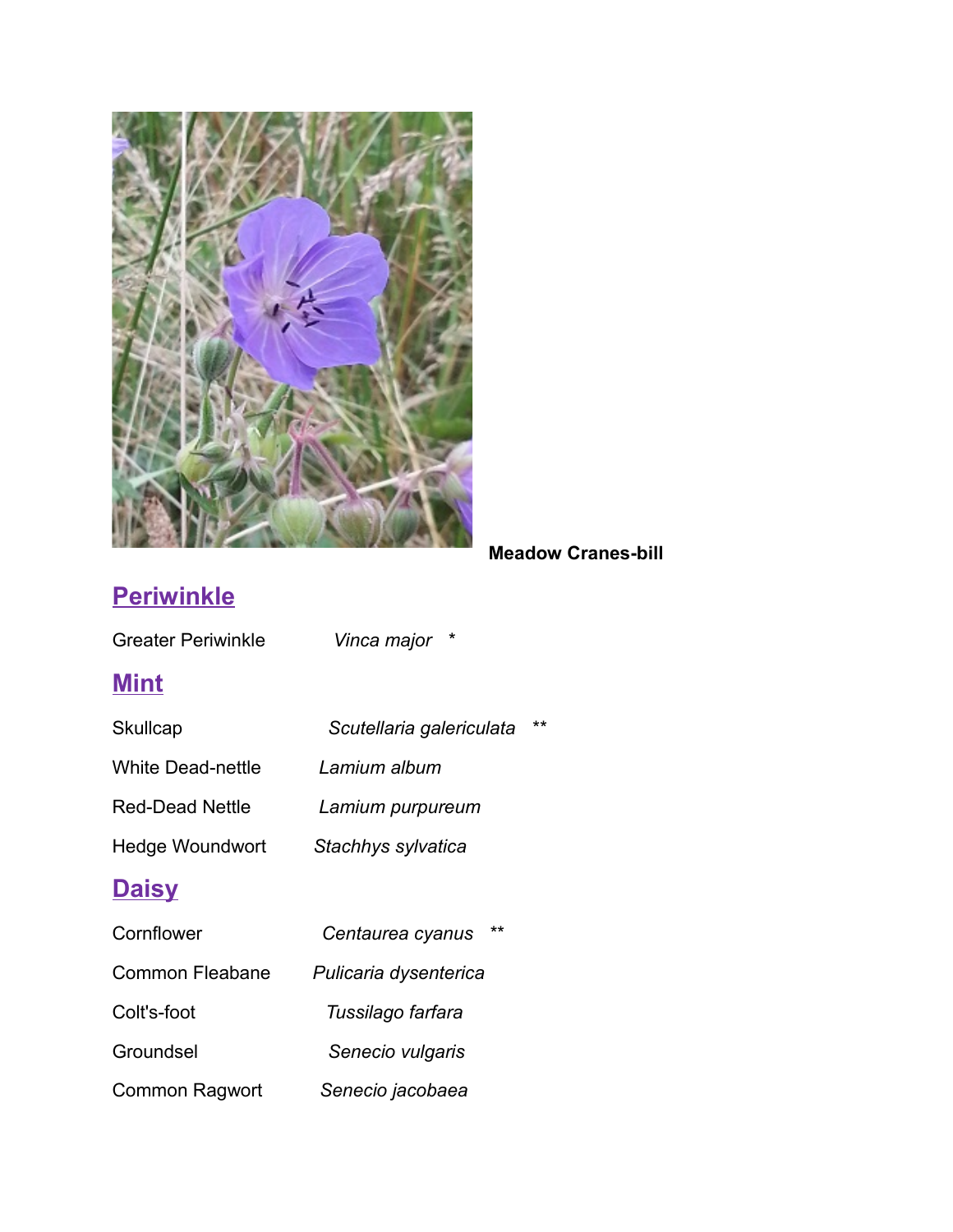| Smooth Sow-thistle     | Sonchus oleraceus         |
|------------------------|---------------------------|
| Rough Hawk's-beard     | Crepis biennis            |
| Dandelion              | Taraxacum officinale agg  |
| Pineappleweed          | Matricaria discoidea      |
| <b>Welted Thistle</b>  | Carduus acanthoides       |
| Spear thistle          | Cirsium vulgare           |
| Creeping thistle       | Cirsium arvense           |
| <b>Greater Burdock</b> | Arctium Iappa             |
| Oxeye daisy            | Leucanthemum vulgare      |
| Mugwort                | Artemisia vulgaris        |
| <b>Water-lily</b>      |                           |
| Pink Water Lily        | ***<br>Nymphaea pubescens |



 **Pink Water lily**

**Daffodil**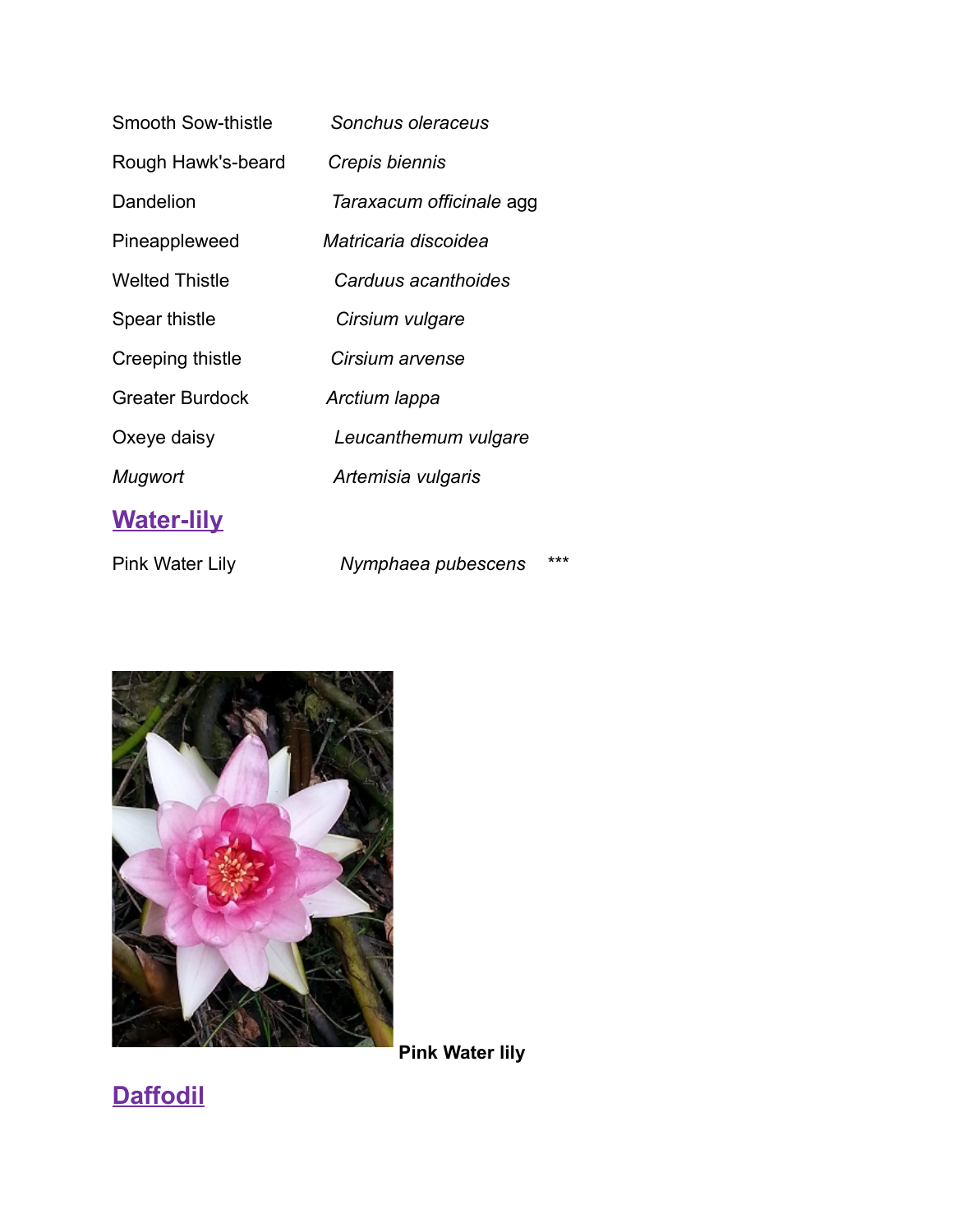| Daffodil                              | Narcissus pseudonarcissus      | $\star$ |
|---------------------------------------|--------------------------------|---------|
| Snowdrop                              | Galanthus nivalis              | $\star$ |
| <u>Iris</u>                           |                                |         |
| Yellow flag iris                      | <i><b>Iris pseudacorus</b></i> |         |
| <u>Buttercup</u>                      |                                |         |
| Lesser celandine                      | Ranunculus ficaria             |         |
| Creeping buttercup                    | Ranunculus repens              |         |
| <u>Mignonette</u>                     |                                |         |
| Weld                                  | Reseda luteola                 |         |
| <b>Rose</b>                           |                                |         |
| Creeping cinquefoil                   | Potentilla reptans             |         |
| <b>Meadow sweet</b>                   | Filipendula ulmaria            |         |
| Barren strawberry                     | Potentilla stirilis            |         |
| Wood avens (Herb bennet) Geum urbanum |                                |         |
|                                       |                                |         |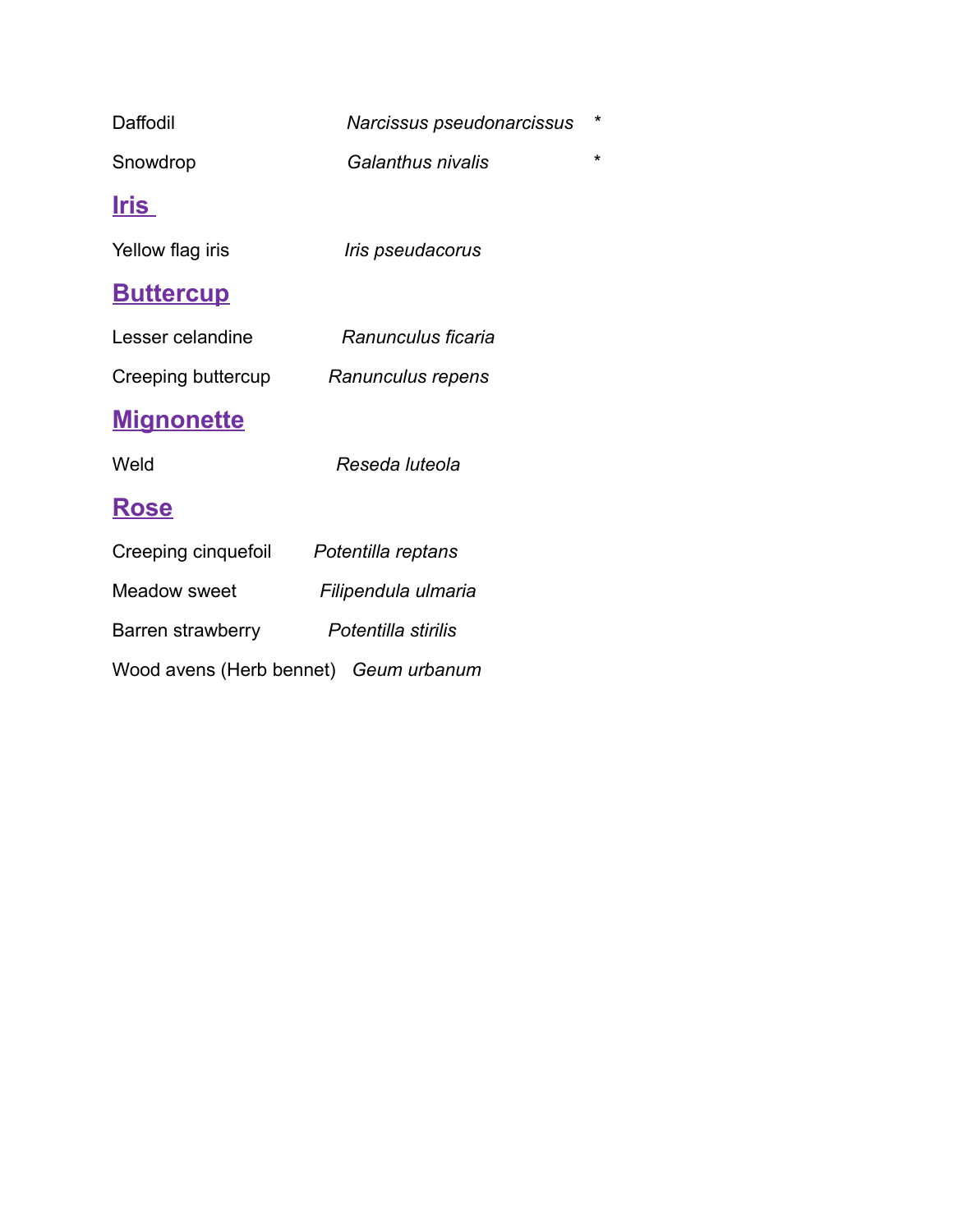

#### **Meadow Sweet**

### **Pea**

| Broom                 | Cytisus scoparius         |
|-----------------------|---------------------------|
| <b>Common Gorse</b>   | Ulex europaeus            |
| <b>Red Clover</b>     | Trifolium pretense        |
| Bush Vetch            | Vicia sepium              |
| Meadow Vetchling      | Lathyrus pratensis        |
| <b>Black Medick</b>   | Medicago Iupulina         |
| <b>White Clover</b>   | Trifolium repens          |
| <b>Primrose</b>       |                           |
| Cowslip               | Primula veris             |
| <b>Orchid</b>         |                           |
| Southern Marsh-orchid | Dactylorhiza praetermissa |

Bee Orchid *Ophrys apifera*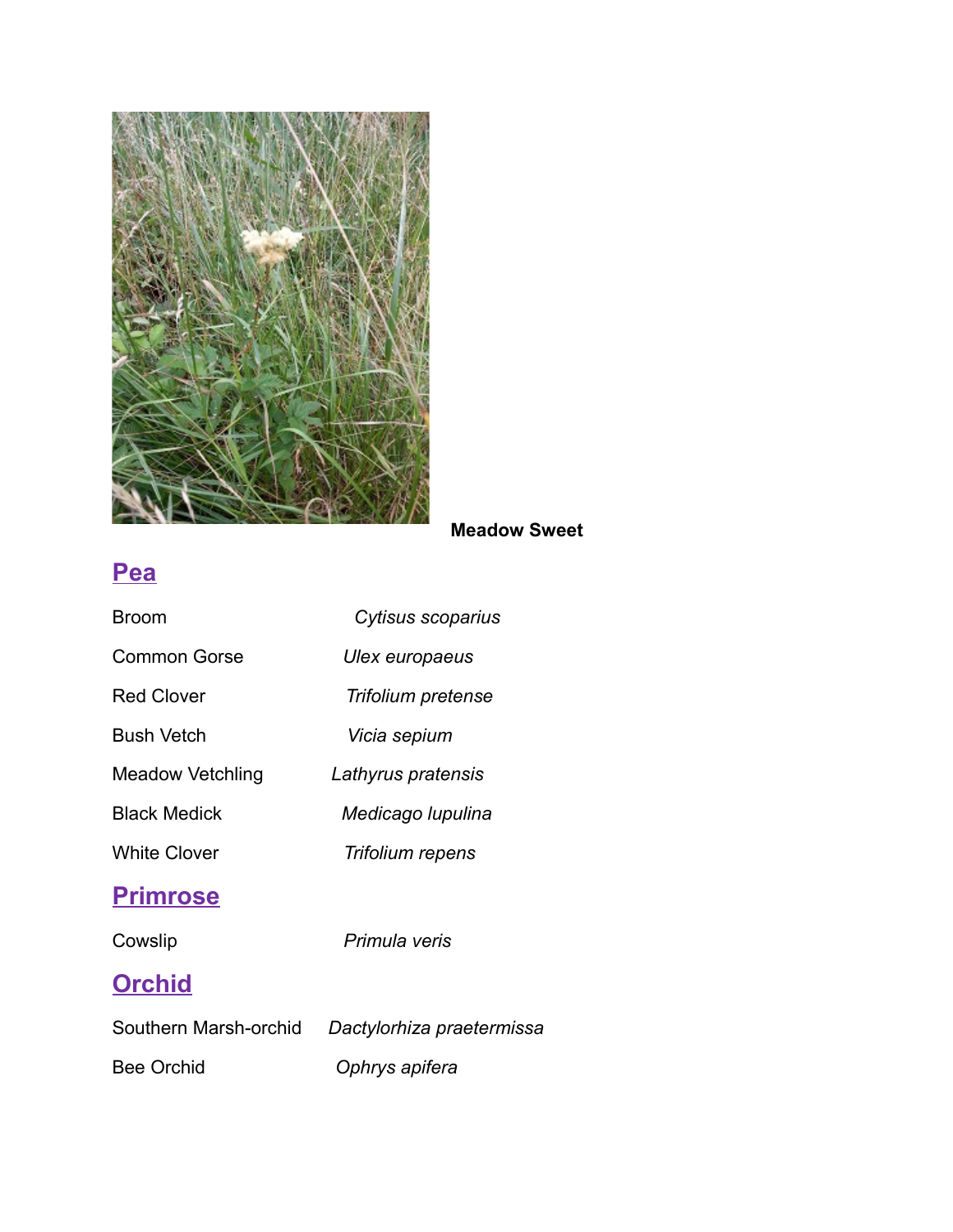![](_page_5_Picture_0.jpeg)

![](_page_5_Picture_1.jpeg)

#### **Bee Orchid Southern Marsh Orchid Southern Marsh Orchid**

| <b>Pink Family</b> |                     |
|--------------------|---------------------|
| Ragged Robin       | Lychnis flos-cuculi |
| <b>Poppy</b>       |                     |
| Common Poppy       | Papaver rhoeas      |
| <b>Loosestrife</b> |                     |
| Purple-loosestrife | Lythrum salicaria   |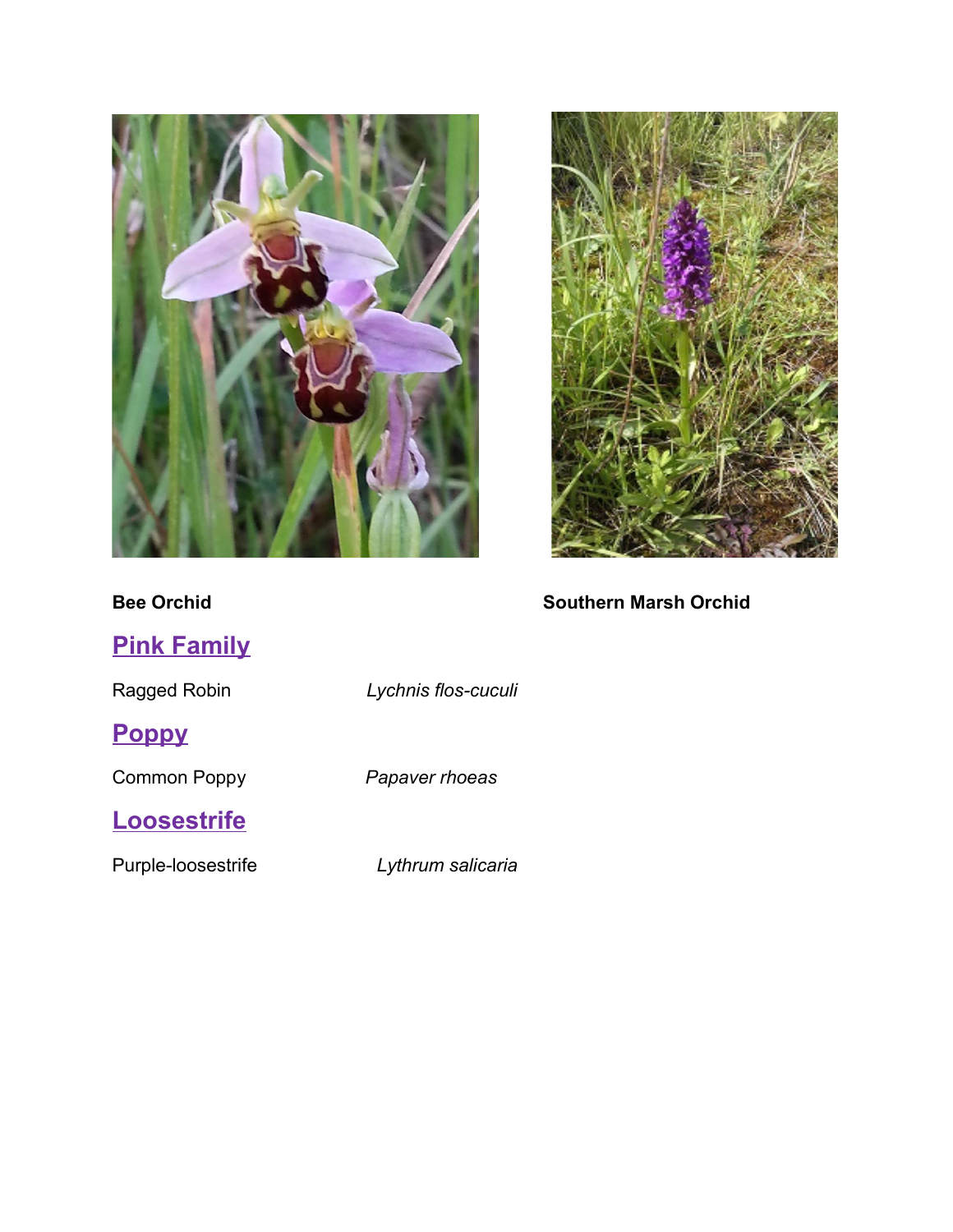![](_page_6_Picture_0.jpeg)

**Purple-loosestrife**

# **Willowherb**

Rose-bay Willowherb *Epilobium angustifolium*

Broad-leaved Willowherb Epilobium montanum

![](_page_6_Picture_7.jpeg)

**Creeping Cinquefoil**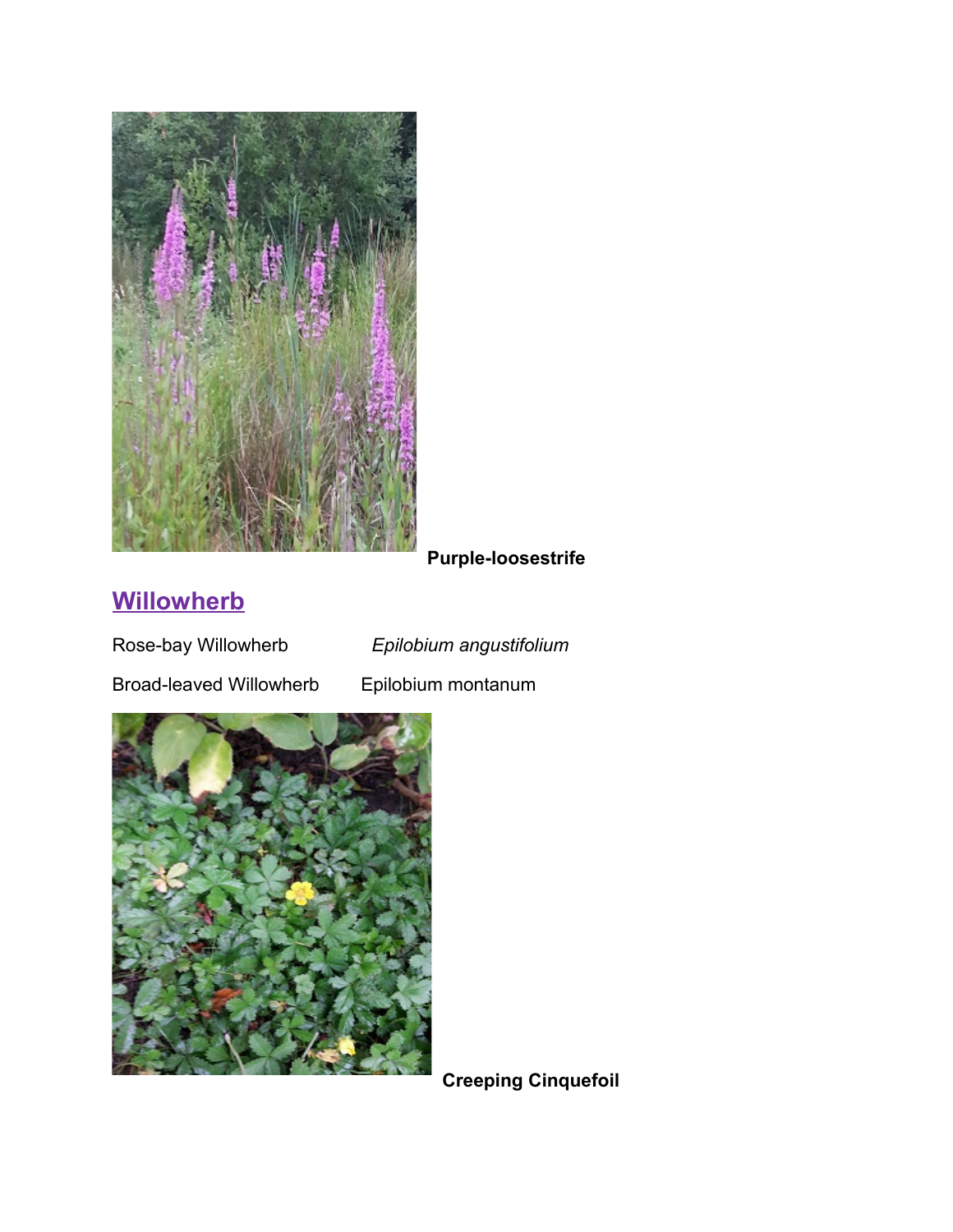# **Nettle**

| <b>Stinging Nettle</b>                          | Urtica dioica                |
|-------------------------------------------------|------------------------------|
| <u>Figwort</u>                                  |                              |
| Common Field-speedwell                          | Veronica persica             |
| Foxglove                                        | Digitalis purpurea           |
| <u>Nightshade</u>                               |                              |
| Bittersweet, Woody Nightshade Solanum dulcamara |                              |
| <u>Teasel</u>                                   |                              |
| Teasel                                          | Dipsacus fullonum            |
| <b>Water Plantain</b>                           |                              |
| Water Plantain                                  | Alisma plantago-aquatica     |
|                                                 |                              |
| <b>Cabbage</b>                                  |                              |
| <b>Garlic Mustard</b>                           | Alliaria petiolata           |
| Hedge Mustard                                   | Sisymbrium officinale        |
| <b>Carrot</b>                                   |                              |
| <b>Cow Parsley</b>                              | <b>Anthriscus sylvestris</b> |
| <b>Wild Angelica</b>                            | Angelica sylvestris          |
| Hogweed                                         | Heracleum sphondylium        |
| <u>Bindweed</u>                                 |                              |
| <b>Hedge Bindweed</b>                           | Calystegia sepium            |
| <b>Reedmace</b>                                 |                              |
| <b>Common Reedmace</b>                          | Typha latifolia              |